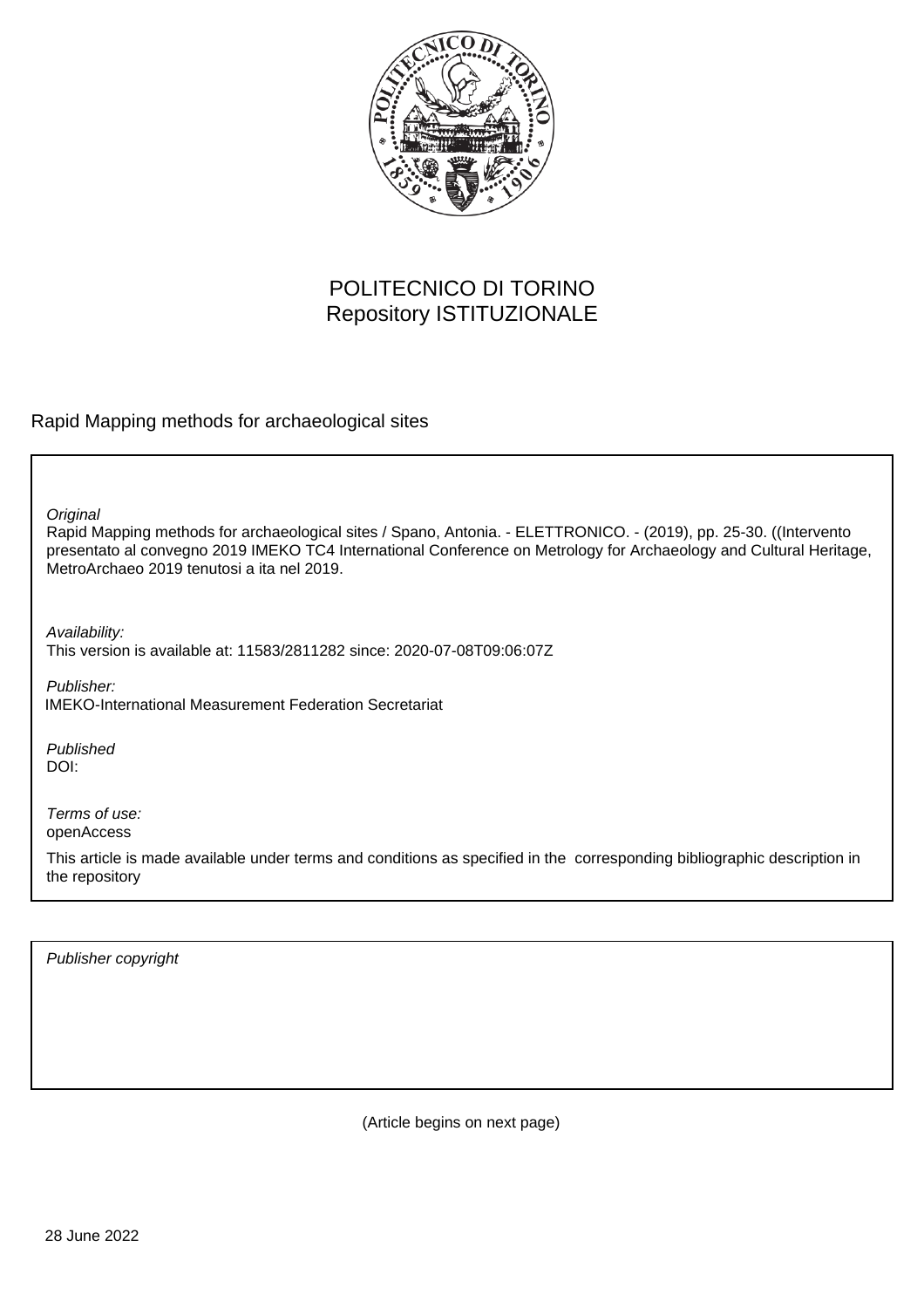# Rapid Mapping methods for archaeological sites

Antonia Spanò<sup>1</sup>

<sup>1</sup> Geomatics Lab for Cultural Heritage, Politecnico di Torino, viale Mattioli 39, 10125 Turin Italy – FULL – The Future Urban Legacy Lab **-** antonia.spano@polito.it

*Abstract* **– The paper focuses the feasibility of rapid mapping methods in archaeological site, enlightening the flexibility in different kind of ancient buildings and sites surveying with the aim to 3D document and to model objects of interest with rich geometric and radiometric contents and high accuracies.**

**After discussing constraints to be considered for the correct use of rapid mapping methods, a case study will be described in which an UAV photogrammetry survey, integrated with a terrestrial survey using a mobile laser scanner based on SLAM technology (Simultaneous Localization and Mapping) was performed. A Lidar (terrestrial laser scanner - TLS) survey as ground truth, that accompanies the use of ground control points for the evaluation of the metric results, completed the application. The case study is a great importance area in the ancient city of Hierapolis (TK), the Ploutonion, in which excavations were recently completed and the public exhibition was inaugurated (2018). The test case represents an example in which the advanced Geomatics technologies offer multiple challenging outcomes of experimental use of 3D dense models generated by imaging and ranging technologies. In addition to 3d points models, the two-dimensional architectural representation results at different scales will also be briefly discussed.**

**Keywords**: UAV Photogrammetry, SLAM (Simultaneous Localization and mapping) technologies, 3D models, point clouds, accuracy, multiscale models.

#### I. INTRODUCTION

Archaeological studies have long shown interest in technological innovations for the documentation of the territory and excavations, aiming at the benefits both in terms of knowledge and for the communication and dissemination of the results of the investigations.

This interest is recognizable across the study scales that archaeological research embraces. Starting from the landscape Archeology that since the 80s and 90s has turned to remote sensing and GIS tools [1, 2], up to the site archeology scale and to the study of the findings of excavation, that benefited from the innovations of 3D surveying, making use and stimulating the image and range based survey applications, i.e. photogrammetric and terrestrial laser scanning.

As known, also the UAV photogrammetry (Unmanned Aerial

Vehicle), which is considered today one of the main methods of rapid mapping, has undergone a very wide exploitation in various application fields among which archaeological sites are also highly relevant. [3]

This high confidence is due to the aerial point of view that has always played a decisive role in the archaeological survey, so that before the diffusion of photogrammetry from UAVs, aerial shots from braked balloons and kites were already tested. [4, 5] The wide availability of survey methods that lead to obtaining dense, accurate as well as spatially referenced models, has also favored the development of methods for the structured management of the acquired information, from which have arisen proposals for systems that favor the connection and the capacity to manage both geometric and semantic information in an integrated form. Therefore developments of 3DGIS are derived [6], in addition to systems that enable the analysis and navigation of models that can be explored in the web even in collaborative way [7], and information systems based on standards and ontologies to facilitate the relations between semantic values and models allowing in-depth analysis. [8]

This contribution focuses on the multi-sensor integration of survey techniques and on the multi-scale and multi-resolution models generation, which allows to better meet the needs of reading and interpretation at different scales of the several parts of an archaeological site.

Finally, a further specificity concerns the test case of this contribution: the data acquisition was performed by people of the Geomatics laboratory for cultural heritage of the Politecnico di Torino, while the data processing and the consequent generation of 3D models, were carried out through an educational experience proposed to students in the master degree course in Architecture. That proves that a solid and rigorous workflow leads to appropriate results by allowing a knowledge of the place even from far away.

## II. EFFECTIVE RAPID MAPPING METHODS FOR ARCHEOLOGICAL SITE

The multiplicity and the featuring complexity of archaeological objects has made possible to experiment various aerial and terrestrial surveying techniques, aiming at different levels of detail and accuracy, and taking advantage of the low cost and speed of the data capturing phase. These last characters developed for various reasons, not least the needs of fast occupancy of the site in cases of risk and emergencies, attract great favor in the archaeological field and in the general context of cultural heritage (CH), as they are sustainable in terms of mostly economic resources.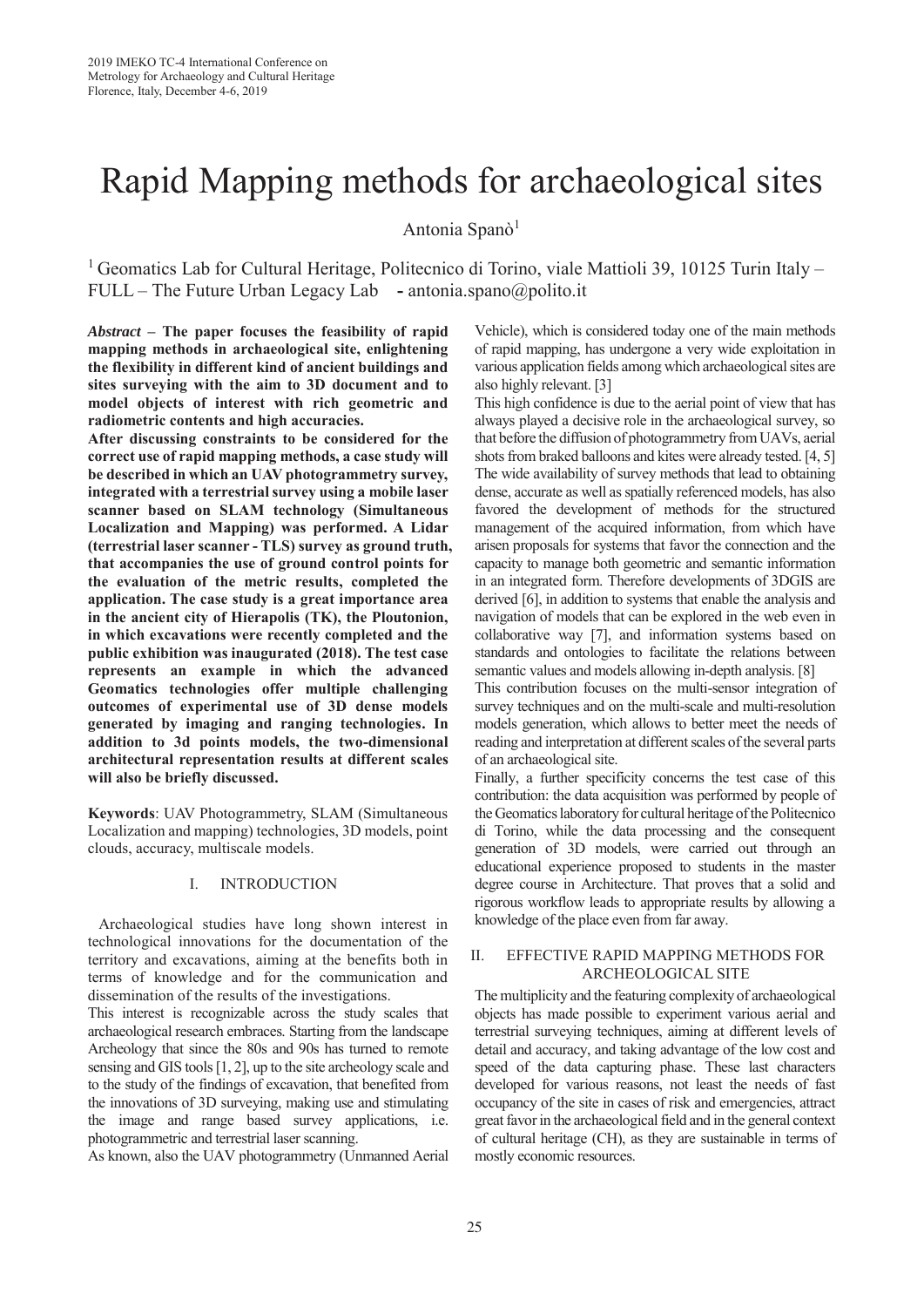Digital photogrammetry, in its close range and UAV arrangements, as well known, has taken its application fortune of recent years thanks to the encounter between the typical algorithms of classical photogrammetry, (internal orientation of the camera, external orientation through direct methods and through the use of Ground control points - GCPs), with the automation and with the ability to derive dense points models typical of Computer Vision algorithms. (image matching and epipolar geometry for the generation of the intersection of homologous rays). [9]

Both the advantages, that is to be able to obtain accurate models, and a workflow that allows programming the level of accuracy in relation to the desired scale of representation before the survey, and the creation of models with a high information content, are particularly valued in the archaeological documentation. This is due both to the fact that the excavation is a destructive study action, and thus to have a model relative to a certain phase of the excavation is particularly important, because the stratigraphic excavation is based among other constrains also on the determination of the levels that characterize the stratigraphic units.[10]

After a first season of professional drones usage, in recent years it has been interesting and has been increasingly proved by wide applications, how much good results for high quality mapping are possible using low cost and widely available drones on the mass market, especially multirotor ones. (An extensive evaluation and comparison of different mapping applications of multirotor drones and their sensor equipment in the sphere of low cost drones can be found in [11])

The main parameters to be taken into consideration during the design phase of the survey using the UAV photogrammetry are the following:

- the scale of the survey: the two large families of drones, fixedwing and multi-rotor, are distinguished by their flight altitude, flight autonomy and wind resistance. Surely, the use of the fixed wing allows high extension mappings and therefore we can consider in the archaeological context more suited to landscape archeology or to survey scales that embrace entire sites and areas of territory where it is necessary to carry out field archaeological surveys. The multirotor drones are suitable for very different flying heights so they are more effective to fit high and very high scale surveys of excavations sites.

- the flight planning is definitely crucial to get the planned results. First of all, in addition to nadir shots, it is largely available especially in the large scale mapping the ability to acquire oblique shots both through parallel and circular strips (even some fixed wing platform can be equipped by tilting camera. *https://www.sensefly.com/drone/ebee-x-fixed-wingdrone/*). The ability to return accurate models of elevated elements such as masonry, but it is also necessary to consider that oblique images and their different scale with which they represent objects increases the noise of the generated models. Most of the software systems available on the market allow to predefine the ground sampling distance (GSD), i.e. the average

size of the pixel on the ground / on the object, which is the usual parameter that allows to estimate in advance the scale of the survey, the accuracy and the level of detail. The conformation of site or objects surveyed have great influence on the flight planning.

- georeferencing strategies and GCPs are needed to assess the global quality of the photogrammetric processing. Although direct georeferencing solutions are available and tested [12], the use of GCPs is certainly the most widespread and it guarantees to evaluate the accuracy of block of images orientation. The number of GCPs can also be reduced due to the conformation of the object of the survey [11] and the different solutions, GNSS / RTK technique or classical using a total station, provide different accuracy results. Therefore for the very high scale documentation of the excavation site and when possible, the classical topographic technique is preferable and the most accurate. [13]

The multi-sensor and multiscale strategies are widespread and highly studied, especially those that integrate image based sensors and terrestrial laser scanning [13, 14, 15]. Among the latter is the emerging technology of mobile scanners based on SLAM algorithms [16], which provide the possibility of obtaining less accurate clouds than the TLS technique, but they are attributable to the technologies that offer rapid mapping, and prove to be extremely versatile in applications to the built heritage. [17, 18]

Pulsed light beams travelling from the sensor to the object and back, are simultaneously aligned during the trip by the registration algorithm implemented in the system and based on 3D SLAM robotics technology [19]. The algorithm works for both the trajectory incremental motion estimation and global points cloud registration along the trajectory.

To close the brief overview of the rapid mapping methods used in built heritage applications or archaeological domain, it is possible to mention that among the most interesting novelties within the close range photogrammetry, multi-camera systems or spherical objectives cameras allow the achievement of photogrammetric applications based on SfM algorithms, starting from the spherical panoramas. [20,21,11]

# III. TEST CASE: HIERAPOLIS AT PHRYGIAE

The ancient city of Hierapolis is currently the subject of a PRIN entitled "Archeology of urban landscapes in Asia Minor between late Hellenism and the Byzantine era. Multidisciplinary approaches to the study of Hierapolis of Phrygia."<sup>*1*</sup> Some of the objectives of the project have been addressed by the Geomatics group of Turin through targeted integrated Geomatic techniques.

The organization of sacred landscapes, the water resources systems, the organization of production and artisan activities have been faced using a balanced use of fixed -wing and high scale multi-rotor drone photogrammetry mapping, integrated

-

Ministry of Education, university and Research.

<sup>&</sup>lt;sup>1</sup> PRIN – Relevant National Interest Project, funded by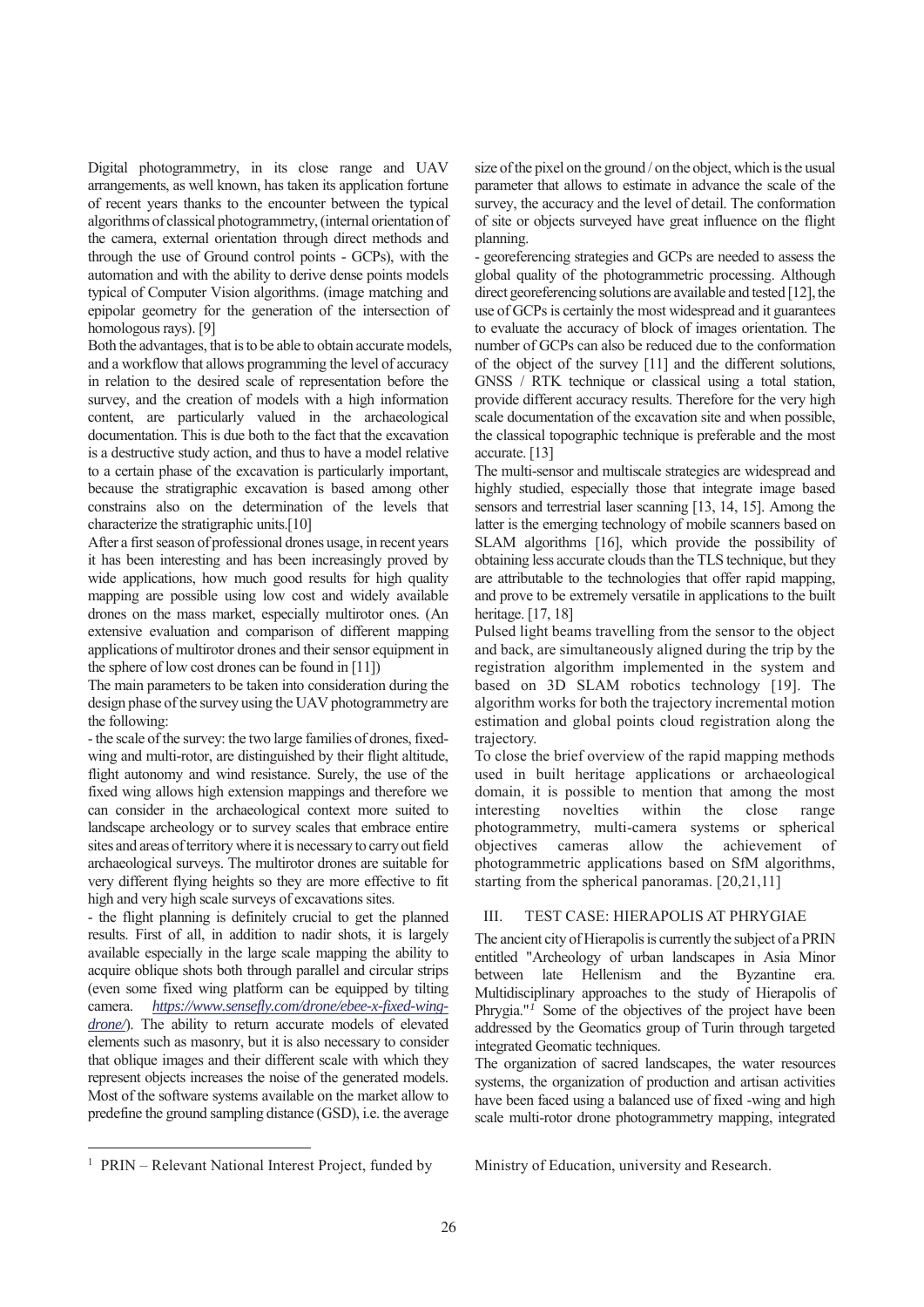with terrestrial methods, covering from terrestrial laser scanning, to portable solution of ranging and imaging methods. A. The Ploutonion

Starting from 2008, excavations in the southern area of the Sanctuary of Apollo brought to light a vast monumental complex; the discovery, in 2012, of the dedicatory inscription to Pluto and Kore made it possible to identify definitively the famous Ploutonion of Hierapolis to which the testimonies of numerous ancient writers refer. Remarkable among all that of Strabone (XIII, 4, 14), which refers to a cave from which poisonous vapors come out for the animals that are approaching; in front of the entrance to the cavity there was the sacrifice, by suffocation, of the bulls, with the participation of the eunuchs, priests of Cybele. Cassio Dione (LXVIII, 27) also recalls the presence of a theatron, built above the cave. [22]

The Sanctuary of Hades extends over an area of approx. 2500 square meters, around the cave that opens along the fracture of the fault that crosses the city on the north-south axis, in correspondence of a rock jump of ca. 2 m. The gases come out of the cave, with carbon dioxide in high concentration, and the thermal water that strongly flows from one of the most active sources in the area. [23]



*Fig. 1. A nadiral and an oblique view of the Ploutonion site, acquired by drone (L. Teppati pilot).*

#### B. The Nymphaeum of Apollo Sanctuary

The monumental building is located in the central area of the city. It is a complex and stratified group of evidences under investigation. It has been studied and documented for a long time to disclose the dynamics underlying its origins and its relationship with the sacred area devoted to the Apollo oracular cult. Although the nymphaeum was dated to the III century A.D., his origin during a period of intense construction works makes his excavation and study particularly relevant to

reconstruct the events of an age of transition to the Christian era. [24]



Fig. 2. A view of the 3D model derived from UAV data of the Nymphaeum of Apollo Sanctuary pertaining the 2018 updating. (Sammartano, Spanò, Teppati data acquisition and processing).

# IV. SUITABLE WORKFLOW FOR SPATIAL DATA CAPTURING AND PROCESSING

As usual, a 3D survey planning using integrated Geomatic systems involves an approach that allows to check the final accuracy of results, to compare it with the threshold foreseen for the scale of the architectural complex studied (1: 100).

Given the large scale of the survey sought, the measurement of a series of control points (GCPs) was planned for the following operations:

- to optimize the estimation of internal and external orientation parameters of the photogrammetric block of UAV images, as well as allowing geo-referencing;

- to allow the alignment of LiDAR scans, and to obtain the overall georeferenced cloud in the same reference system as the photogrammetric products;

- to use the overall localized LiDAR cloud, so as to be able to establish the ground truth for referencing the cloud obtained through the Zeb Revo RT mobile mapping system.

The photogrammetric survey has been performed using a DJI Mavic pro multi-copter (camera F220); during the flight, 372 nadir and oblique images were captured at the height of about 40 m (GSD equal to 1cm) (fig.3). Eleven GCPs were used to optimize the interior and exterior orientation of the bundle block adjustment with a total root mean square error RMSE of 1.18 cm, and a final control of the alignment have been accomplished using ten Check Points CPs providing a total RMSE equal to 3.1 cm. (Tab 1), (fig. 4 shows the dense cloud). (Metashape software)



Fig. 3. Nadiral and oblique images capturing and orientation.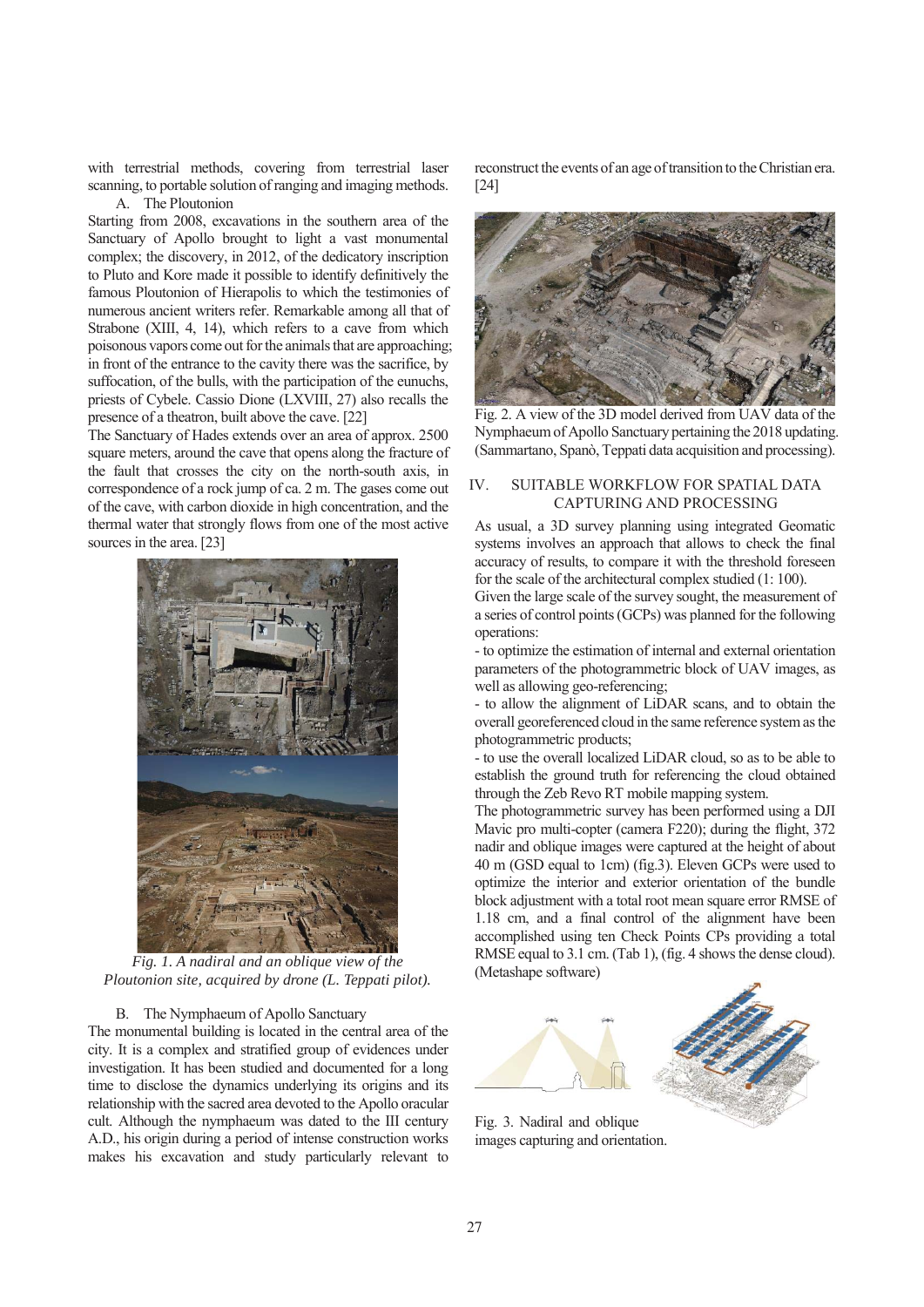Table 1. Total RMSE of GCPs and total RMSE of CPs.

|    |          |          |          | Conteggio   errore X (cm)   errore Y (cm)   errore Z (cm)   errore XY (cm)   Totale (cm) |         |
|----|----------|----------|----------|------------------------------------------------------------------------------------------|---------|
| 11 | 0.799057 | 0.631832 | 0.599664 | 1.01868                                                                                  | 1.18207 |
|    |          |          |          |                                                                                          |         |
|    |          |          |          | Conteggio errore X (cm) errore Y (cm) errore Z (cm) errore XY (cm) Totale (cm)           |         |

The TLS survey have been performed using the shift phase Faro Focus X330 scanner, acquiring eleven scans well distributed in the area of the Ploutonion. Even the registration results for the TLS survey are good, since the preliminary cloud to cloud registration, performed by the software using an ICP – Iterative Closest Points algorithm, has provided a total error of about 3mm, while the final target based registration provided a RMSE of 8 mm.

The last type of geomatic survey has been carried out using the laser-based sensor ZEB Revo Real Time (RT) by Geoslam which is a portable MMS-*Mobile Mapping System* working with a Hokuyo UTM-30LX-F scanner technology and using a SLAM algorithm and an *Inertial Measurement Unit* (IMU). The Zeb Revo scanner proved to be very favorable in the area of Ploutonion which is articulated, multilevel, sometimes narrow, and it presents an underground passage (the one used to conduct the bulls to the entrance of the hell with the poisonous vapors, which is visible in the left part of figure 4). Zeb scans have been captured using roundtrip loops, in order to provide constrains able to reduce the influence of drift errors, and to obtain better post processing optimization of the cloud. The system doesn't provide positioning information so the cloud has been registered using ICP approach wit the UAV cloud, offering an integration of range information to the previous points models, from which the vector and image data featuring

the architectural drawings has been carried out. (fig. 4). *Fig.4. (below) Architectural section drawings derived* 

*from integrated techniques*

*Fig. 5 (next column, above). UAV orthophoto. Fig .6 (nex column, below) Plan view and vertical section of SLAM based mobile mapping points cloud.* 





 $500$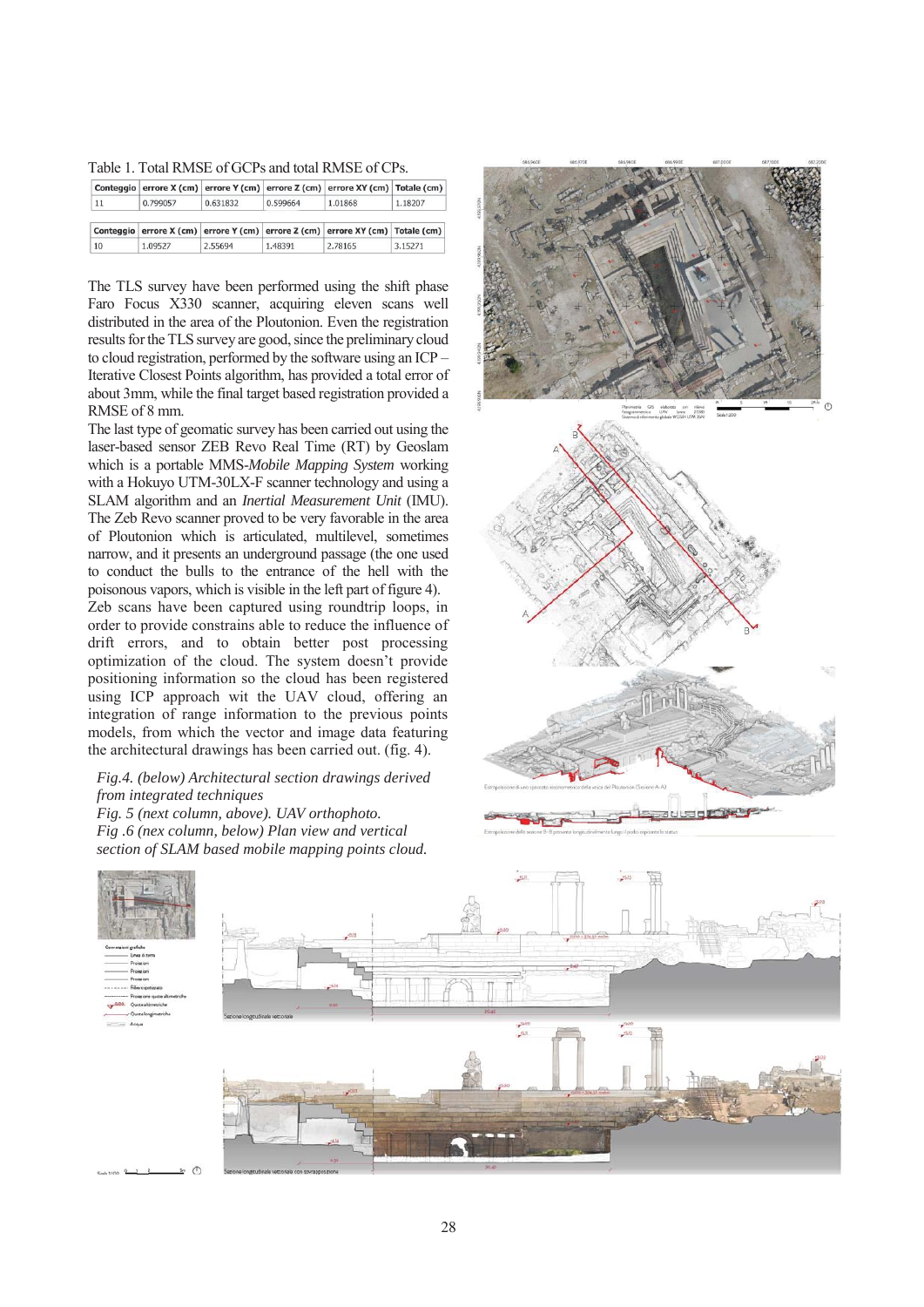### V. PERSPECTIVES. USING CONSOLIDATED TECHNIQUES WITH NEW APPROACH.

The presented case study shows that the current consolidated workflow for the integration of aerial and terrestrial clouds, image and range based, is established on rigorous approaches so that a class of students who did not participate in the field survey can process the data. The advantage of being able to dispose of clouds rich in geometric and radiometric information, makes it possible to remotely analyze the object, which although complex and articulated can be represented by architectural drawings even by operators who have not visited the sites directly.

As perspective, it is possible to highlight that the versatility of methods and algorithms prefigures that in the future more and more tools born for certain purposes can be exploited in other scenarios that will operate with the veracity of point clouds. As an example, we can quickly present an application of the Cloth Simulation Filter (CSF) algorithm proposed by [25] for aerial LiDAR data and implemented in the Cloud Compare software, in the case of terrestrial TLS scans.





*Figg. 7-8 The stenopos D (below) captured from 200 meters distance scan position and detected and segmented by the CSF algorithm (above*)*.* 

Taking advantage of the remarkable size of the Focus X330 scanner, a very high resolution scan (0.009 °) was performed taking up the southern portion of the city of Hierapolis; in this area there are few large buildings and the network of only partially excavated roads can be identified by the presence of low beams or jambs that rise in the underbrush. The application of the CSF algorithm (parameters: cloth resolution 1m; iterations 1000; class.threshold 0.3m) has made it possible to trace and segment the archaeological remains that identify the presence of roads. Figure 7-8 show blocks and jambs that identify the stenopos D, which from the southern area of the

city led to one of the theater entrances.

# VI. ACKNOWLEDGEMENTS

Grazia Semeraro (National coordinator of PRIN) is the current director of the archaeological mission of Hierapolis in Phrygia; Francesco D'andria is a former director and has directed the excavation, securing and exhibition of the Ploutonion site. I thank both of them to allow the cooperation of the research group of the Polytechnic of Turin that I represent.

The 2018 survey campaign, to which the activities of this paper refer, were carried out by the undersigned and by G. Sammartano and L. Teppati. The students of the course of "3D imaging and ranging methods for Cultural Heritage" (Polytechnic of Turin), have carried out the processing and representation results of paragraph IV under the guidance of the undersigned, F. Chiabrando, G. Sammartano, L. Teppati, G. Patrucco. They are: A. Craveri, C. Dallere, F. Giacco.

#### REFERENCES

- [1] D.Wheatley, M.Gillings, Spatial technology and archaeology: the archaeological applications of GIS, Taylor and Francis, London, 2002.
- [2] A.D'Andrea, "Modelli GIS nel Cultural Resource Management", Archeologia e Calcolatori, 2000, n. XI, pp 153-170.
- [3] M.Sauerbier, H.Eisenbeiss, "UAVs for the documentation of archaeological excavations", International Archives of Photogrammetry, Remote Sensing and Spatial Information Sciences, 2010, 38- 5, 526–531.
- [4] G. J. Verhoeven, "Providing an Archaeological Bird'seye View - an Overall Picture of Ground-based Means to Execute Low-altitude Aerial Photography" in Archaeology. Archaeological Prospection, (16), 2009.
- [5] G.Bitelli, V. A. Girelli, M. A. Tini , L. Vittuari, "Lowheight aerial imagery and digital photogrammetrical processing for archaeological mapping", in International Archives of Photogrammetry, Remote Sensing and Spatial Sciences, 2004, Istanbul, Turkey, Vol. XXXV, Part B5, pp. 498-504.
- [6] M.Katsianis, S.Tsipidis, K.Kotsakis, A.Kousoulakou, "A 3D digital workflow for archaeological intra-site research using GIS", Journal of Archaeological Science, 2008, 35, pp. 655-667.
- [7] M.Potenziani, M.Callieri, M.Dellepiane, M.Corsini, , F.Ponchio, R.Scopigno, "3DHOP: 3D Heritage Online Presenter, Computer & Graphics, 2015, Volume 52, pp. 129-141.
- [8] T.Messaoudi, P.Véron, G. Halin, L. De Luca. "An ontological model for the reality-based 3D annotation of heritage building conservation state", Journal of Cultural Heritage, 29, 2018, pp. 100–112.
- [9] I. Aicardi, F. Chiabrando, A. Lingua, F. Noardo, "Recent trends in cultural heritage 3D survey: The photogrammetric computer vision approach, Journal of Cultural Heritage", 2017,